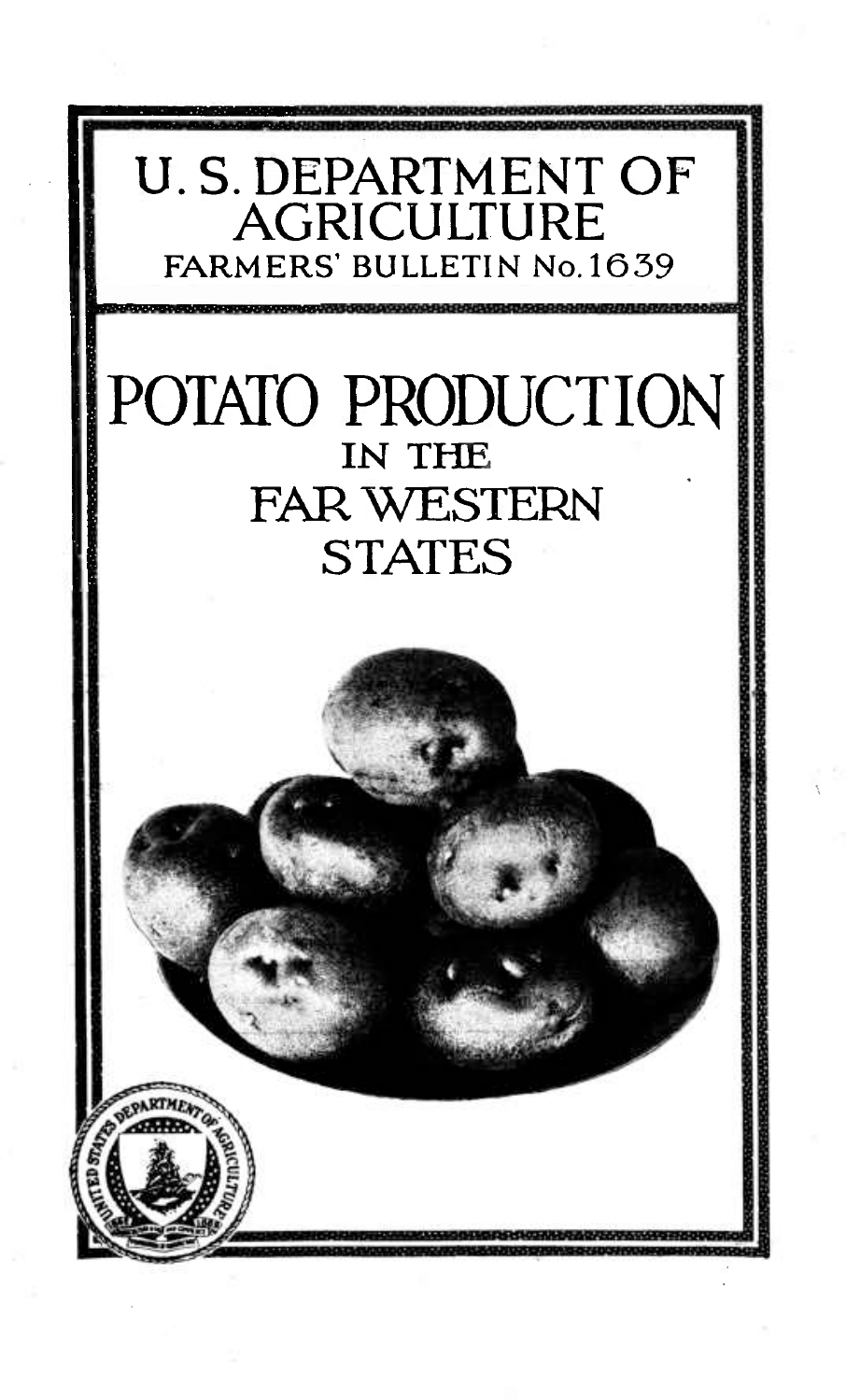**POTATO GROWING in the Western States differs** in some respects from that of other geographical areas and therefore demands a separate treatment. Irrigation plays an important part in the production of potatoes in the far West.

The rapid rise of potato production in Idaho and the wide distribution of the crop of this State is attracting considerable interest on the part of eastern potato growers. Wide distribution has been made possible by growing and putting up a highquality product.

Large yields on most irrigated lands are possible without the use of commercial fertilizers, provided proper crop rotations are followed.

This bulletin supersedes Farmers' Bulletin No. 953, Potato Culture Under Irrigation.

**Washington, D. C. Issued November, 1930**

 $\mathbf{u}$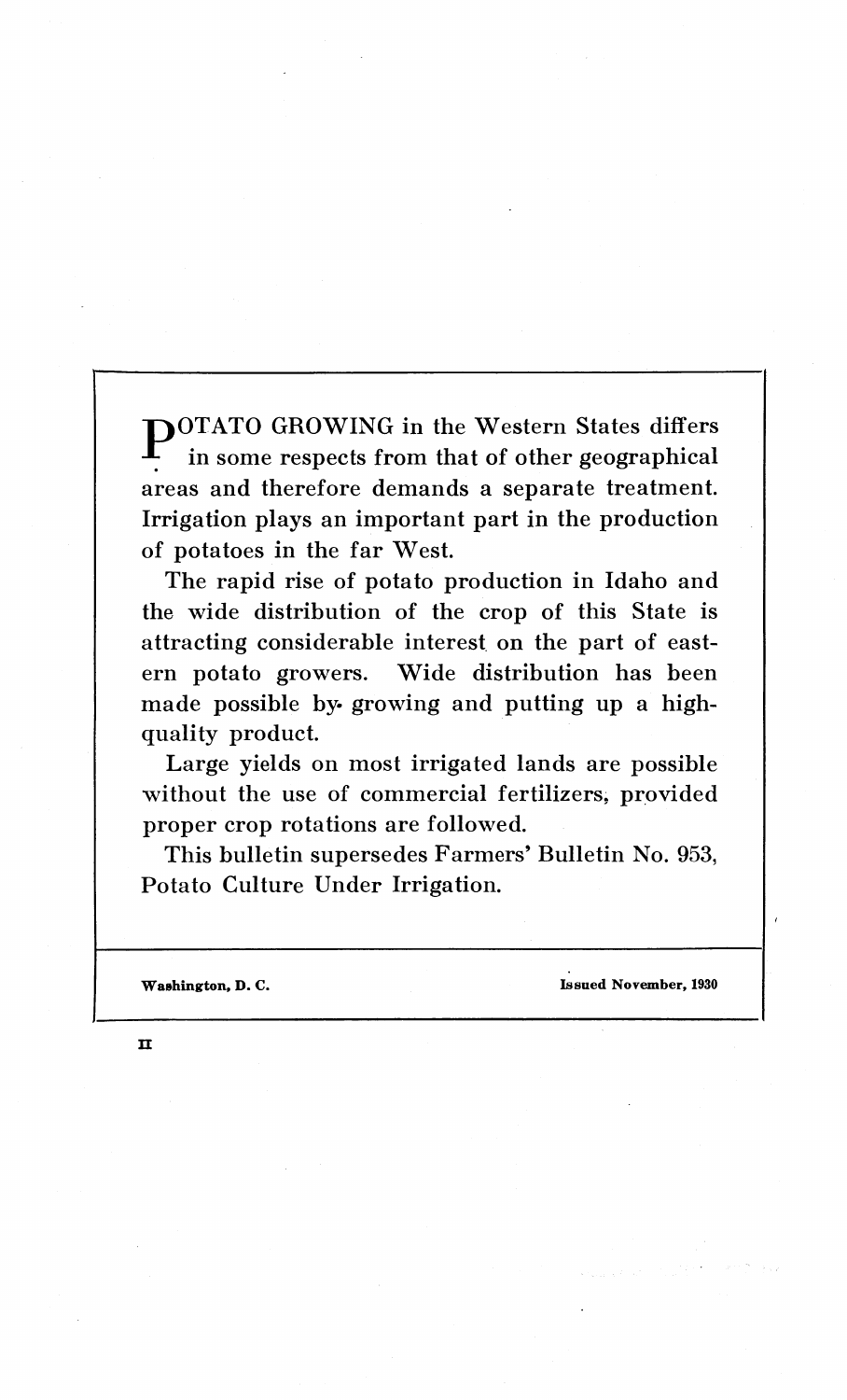# POTATO PRODUCTION IN THE FAR WESTERN STATES

## **By WILLIAM STUABT,** *Senior Hortkmlturist, Office of Horticultural Crops and Diseases, Bureau of Plant Industry*

#### **CONTENTS**

|                                   | Page |
|-----------------------------------|------|
| Introduction                      |      |
| Crop rotation                     | 2    |
| Suitable soils                    | 2    |
| Preparation of the soil           | 3    |
|                                   | 3    |
|                                   |      |
| Importance of good seed           |      |
| Seed treatment with disinfectants |      |
| Cutting the seed                  | ñ    |
| Care of freshly cut seed          |      |
|                                   |      |
| Spacing                           | Я    |
|                                   | я    |
|                                   | g    |
| Spraying and dusting              |      |

|                                              | Page     |
|----------------------------------------------|----------|
| Harvesting and marketing                     | Я        |
|                                              | 10       |
| Cultural practices and production centers by |          |
| States                                       | 10       |
| Arizona                                      | 12       |
| California                                   | 12       |
| Colorado                                     | 13       |
|                                              | 14       |
| Montana________________________________      | 15       |
| Nevada__________________________________     | 15       |
| New Mexico                                   | 15<br>16 |
|                                              | 16       |
| Washington                                   | 16       |
| Wvoming                                      | 16       |
|                                              |          |

#### **INTRODUCTION**

THE INCREASING demand for specific information concerning the production of potatoes in certain sections of the United States necessitates the treatment of the subject on a regional rather than a national basis. The term " Far Western States " as employed in this bulletin refers to Arizona, California, Colorado, Idaho, Montana, Nevada, New Mexico, Oregon, Utah, Washington, and Wyoming.

During the 5-year period from 1925 to 1929, inclusive, the average annual potato acreage of these 11 Western States was approximately 12.5 per cent of the total potato acreage of the United States, and the potato production of these States was about 16.5 per cent of the country's total. In point of production the individual States of this group rank as follows: Idaho, Colorado, Washington, California, Oregon, Montana, Utah, Wyoming, Nevada, Arizona, and New Mexico.

One of the distinctive peculiarities of potato production in these Western States is that a considerable acreage is under irrigation. Census figures for 1919 show that the irrigated acreage was approximately 10.3 per cent of the total potato acreage of those States. Colorado had the greatest potato acreage under irrigation, with Idaho second, and California third. Utah had the highest percentage of its potato acreage under irrigation, with Idaho, Colorado, and Nevada following in the order mentioned.

Commercial fertilizers are not generally used in potato production in the States named. The only outstanding exception to this state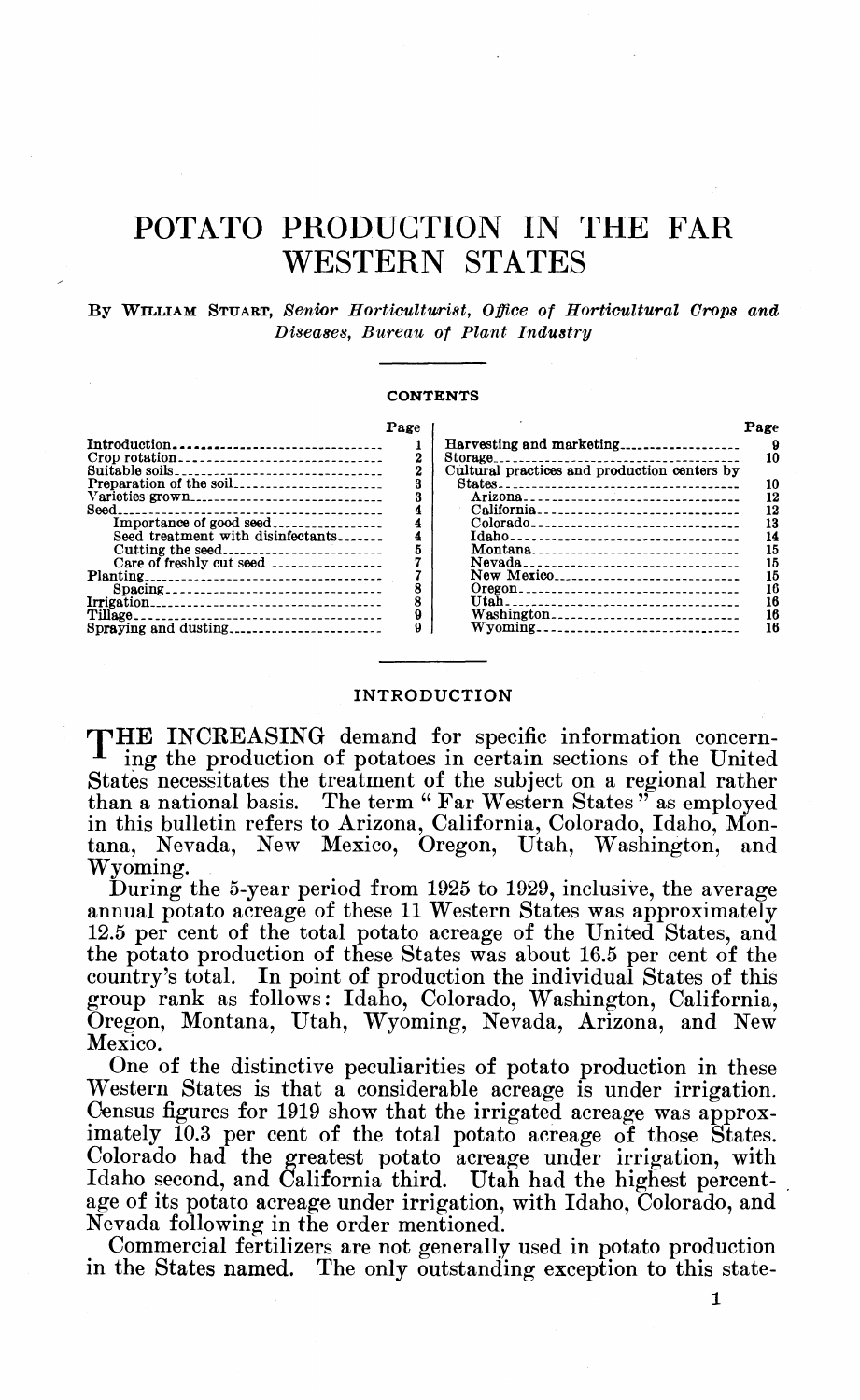ment is in the Stockton district of California, where it has been found highly beneficial to apply large quantities of phosphorus and potash to the potato crop grown on peat soils. With this exception and possibly others where potatoes are grown on peat lands, the growers rely on the natural supply of phosphorus and potash in the soil and the nitrogen derived from turning under alfalfa, sweetclover, or other leguminous crops. In this respect considerable expense for fertilizers is avoided by the western potato grower. That it is possible to maintain the fertility of the soil, especially to supply nitrogen through judicious crop rotation, has been amply demonstrated.

#### **CROP ROTATION**

While there are no general hard and fast rules relative to length of rotation with other crops, it is a rather common practice to keep the land in alfalfa, in the irrigated sections at least, for from five to seven years. Many growers employing the longer rotation grow two and occasionally three crops of potatoes before seeding the land back to alfalfa.

At the Colorado Potato Experiment Station, located at Greeley, Colo., and operated by the United States Department of Agriculture, a 4-year crop-rotation system was begun in 1915 and continued over a period of 10 years with extremely satisfactory results. The rotation in this case consisted of a crop of potatoes on alfalfa sod, followed the next season with a light seeding of oats and the ordinary<br>seeding of alfalfa, and then by two full seasons in alfalfa. At the seeding of alfalfa, and then by two full seasons in alfalfa. close of the 10-year period, when it became necessary to transfer the work to another farm, the fertility of the land and its mechanical condition had been so materially improved as to make possible the production of a large crop of potatoes.

This experience seems to justify the assumption that on small farms it is possible to practice a 4-year rotation, with alfalfa as the soil improver and the potato as a cash crop, with excellent results.

Very satisfactory results may also be obtained when sweetclover is used in the rotation. By using this crop as a soil builder it would be possible to adopt a 3-year crop rotation.

In nonirrigated sections where the rainfall is insufficient or does not come at the proper time of year it is not possible to use leguminous crops in the rotation system. For example, in the Palouse country of northern Idaho and northeastern Washington the potato crop either follows a winter wheat crop or is planted on fallowed land. In the humid portions of western Washington, Oregon, and to a lesser extent California, a greater diversity of crop rotation systems is possible.

#### **SUITABLE SOILS**

The potato is probably as cosmopolitan in regard to soil requirements as any of our agricultural food crops. However, like any other crop, it succeeds best on certain types of soil, as, for example, a sandy or gravelly loam soil or a peat or muck soil. Fairly good crops may be produced on black loam or clay loam soils, and indifferent results may always be expected if an attempt is made to produce a potato crop on light shifting sand or heavy clay soils. Poorly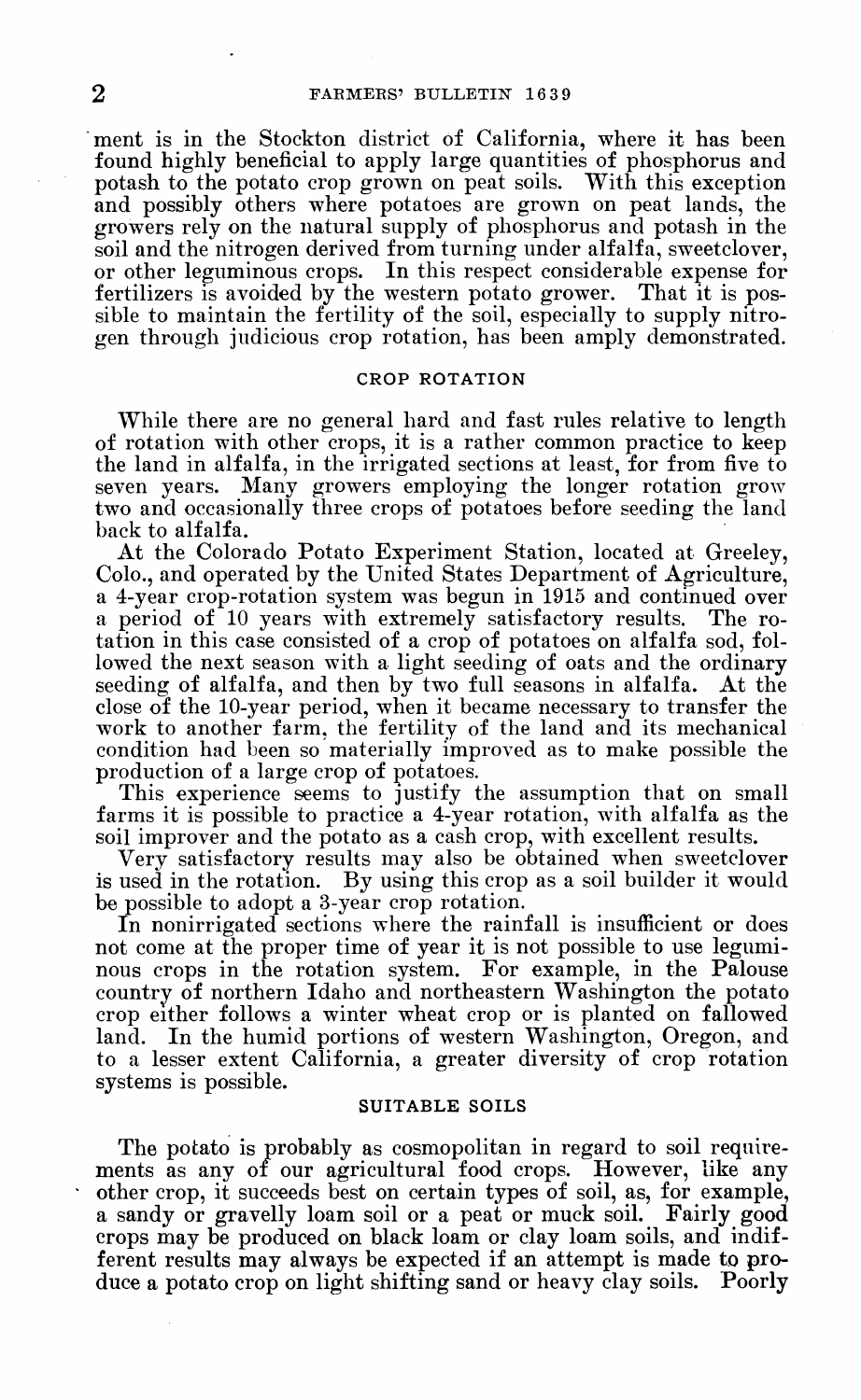drained soils or those with an impervious subsoil, provided there is little depth of surface soil, should always be avoided.

#### PREPARATION OF THE SOIL

If best results are to be obtained, the preparation of the land intended for growing potatoes should begin several years before the crop is to be planted. This is particularly true in the geographical area under consideration, because greater reliance than in other regions must be placed on leguminous crops, such as have been mentioned under " Crop Eotation," in maintaining the nitrogen and organic content of the soil, on both irrigated and nonirrigated land.

The proper preparation of the land involves deep plowing and thorough pulverization of the soil prior to planting the crop. It is impossible to produce maximum yields from poorly prepared land. Whether the land should be plowed in the fall or in the spring is largely determined by the physical character of the soil, its exposure, and the previous crop grown. If the soil is inclined to be heavy, it would be benefited by being exposed to the action of frost, snow, and rain during fall and winter. On the other hand, if the exposure or lay of the land is such as to render it liable to undue erosion during the winter, it would be better to plow it in the spring. Some latecrop growers prefer to delay plowing alfalfa sod in the spring until it has made a considerable growth, and then it is plowed to a depth of from 9 to,11 inches. When so handled there is little trouble from surviving alfalfa plants. In plowing alfalfa sod in the fall it is a rather common practice to crown the land ; that is, to plow it to a depth of 2 to 4 inches, or just deep enough to cut off the crowns of the alfalfa plants. When this is followed by one or two diskings most of the plants are killed. Fields receiving such treatment are plowed deeply in the spring.

### VARIETIES GROWN

The following list of potato varieties, which is submitted for each State, is believed to include most of those that are more generally grown commercially.

Arizona.—Triumph, Early Rose, Burpee Extra Early. California.—Burbank, Russet Burbank, White Rose, American Giant (Pride, or Wisconsin Pride), Up-to-Date (British Queen), Charles Downing (Idaho Rural), and Garnet Chili.

Colorado.—Rural New Yorker No. 2 (Rural), Russet Burbank, Prolific (Brown Beauty), Charles Downing (Idaho Rural), Peerless (Pearl), Adirondack (Per-

fect Peachblow, Red McClure), Early Ohio, Irish Cobbler, Triumph, People's. Idaho.—Charles Downing (Idaho Rural, or Rural), Russet Burbank, Early Ohio, Triumph, People's.

Montana.—Russet Burbank, Triumph, Charles Downing (Idaho Rural, or Rural), Green Mountain, and Early Ohio.

Nevada.—Russet Burbank, Burbank, Charles Downing (Idaho Rural), Peerless (Pearl), and Early Ohio.

New Mexico.—Irish Cobbler, Green Mountain, Russet Burbank.

Oregon.—Burbank, Russet Burbank, Pride of Multnomah, White Rose, Early Ohio, Charles Downing (Earliest of All, Idaho Rural).

Utah.—Rural New Yorker No. 2, Russet Burbank, Early Ohio, Irish Cobbler, Charles Downing (Idaho Rural), Green Mountain, Triumph, and Peerless (Pearl).无线性 医肾炎 不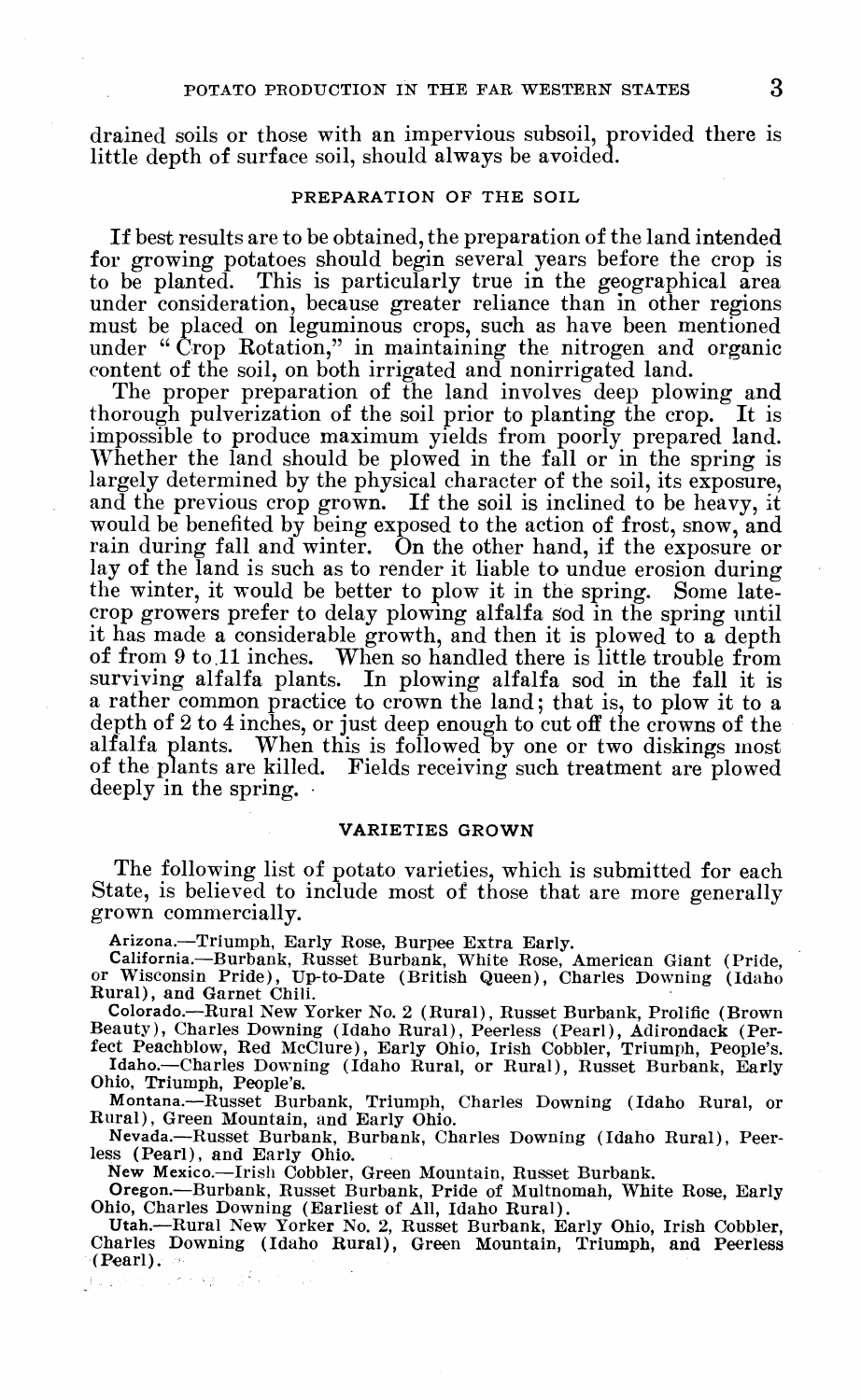Washington.—Burbank, Russet Burbank, Charles Downing (Idaho Rural, Earliest of All), Rural New Yorker No. 2.

Wyoming.—Russet Burbank, Triumph, Charles Downing (Idaho Rural), Peerless (Pearl), and Spaulding Rose (Spaulding No. 4, Rose No. 4, King).

#### SEED

#### IMPORTANCE OF GOOD SEED

So much has been said and published during the last few years regarding good seed that further statements on the subject seem unnecessary. However, each year presents overwhelming evidence of the failure of many growers to grasp the fact that without the use of good seed it is impossible to produce large yields. As a result of the seed-potato certification agencies that have been established in practically all of the States under discussion, it is now possible for those who desire to plant good seed to procure it either through the seed-certification agencies or from individuals whose seed has been certified. There is, therefore, little excuse at the present time for any grower using poor seed. The title-page illustrates choice seed stock.

#### SEED TREATMENT WITH DISINFECTANTS

The value of the treatment of seed potatoes with disinfectants is still questioned in some sections. This is largely due to the fact that where soils are heavily infected with common scab or Rhizoctonia organisms there is little apparent benefit from seed disinfection. As a rule, however, it pays to treat seed potatoes before planting them. The effectiveness of the treatment is largely dependent on how closely the operator follows instructions with the disinfectant employed, and the maintenance of strength of the solution if the corrosive-sublimate treatment is used. Seed treatment should be regarded in the nature of a safeguard or insurance against surfaceborne tuber diseases. The virus diseases are in nowise affected by seed treatment.

The two standard materials in use as seed-potato disinfectants are corrosive sublimate (mercuric chloride) and formaldehyde, but in the last few years several organic mercury compounds bearing trade names have been widely heralded by the manufacturers as being more easily and quickly applied. Inoculated flowers of sulphur broadcast at the rate of 200 to 300 or more pounds per acre and well worked into the soil has proved highly efficacious in the control of scab on some types of soil and apparently totally ineffective on others.

The standard solutions and time of treatment in the case of corrosive sublimate and formaldehyde are as follows :

#### **COLD TREATMENT**

Corrosive sublimate.<sup>1</sup>—Four ounces of corrosive sublimate (mercuric chloride, HgCl<sub>i</sub>); 30 gallons of water. Soak potatoes one-half to one and one-half hours<sup>2</sup> in the solution. (Fig. 1.)

Formaldehyde.—One pint of formalin (40 per cent solution of formaldehyde  $gas)$ ; 30 gallons of water. Soak as above.<sup>2</sup>

<sup>&</sup>lt;sup>1</sup> Corrosive sublimate is a deadly poison, and every precaution should be observed in its use. It also has a great affinity for metals. It should never be put into metal containers unless they are covered with a coating to sprouts or eyes.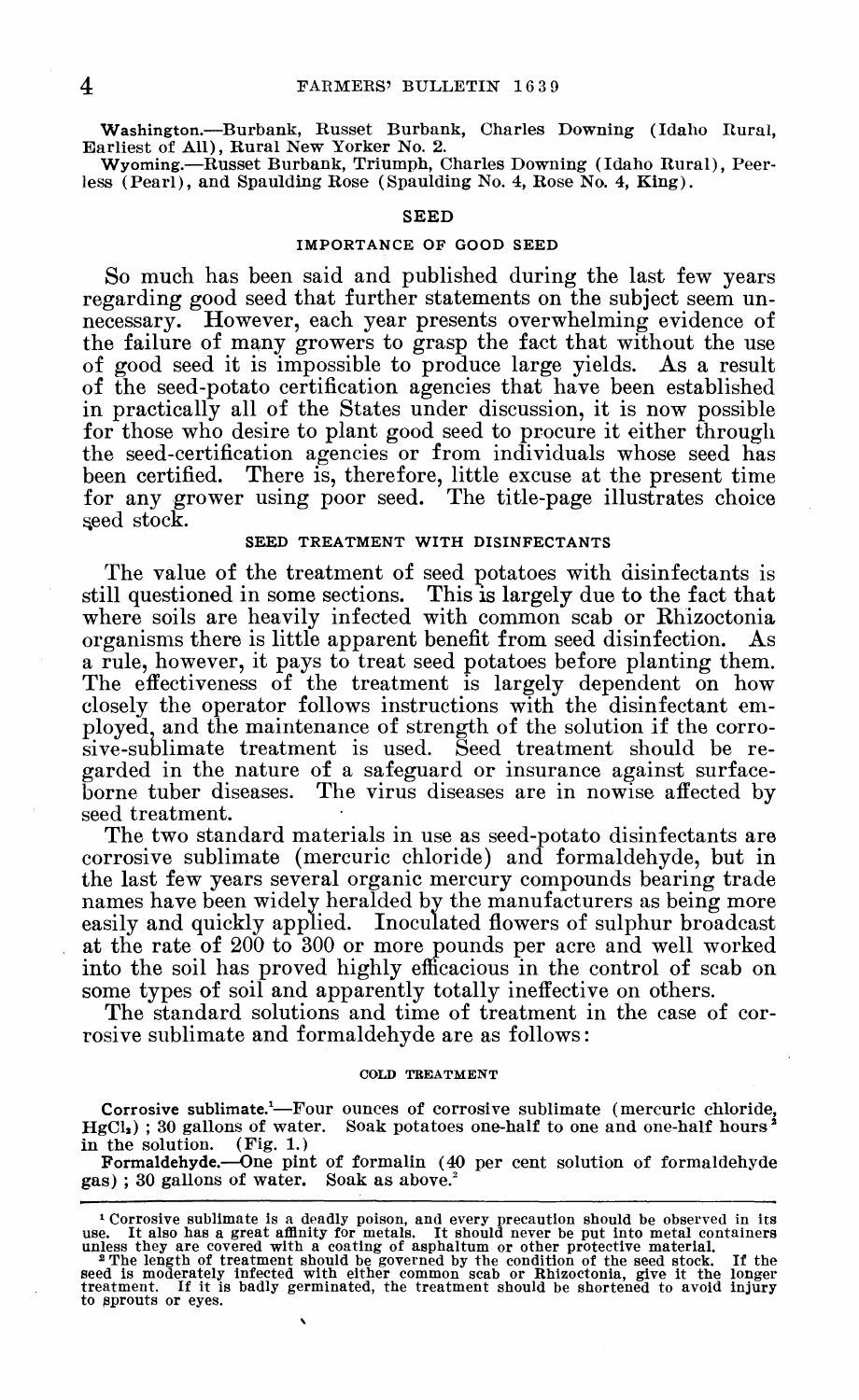#### HOT TREATMENT

Use 2 pints of formalin and 30 gallons of water. Immerse tubers in hot solution  $(125° \nF.)$  for three to four minutes.

The hot formaldehyde treatment has become sufficiently popular in some sections to make possible community equipment of sufficient capacity to treat large quantities of seed stock. Where such practice prevails, the seed is usually treated in sacks and is allowed to dry in them. When the seed is badly infected, especially with Rhizoctonia, it is a good plan to cover the sacks with burlap or heavy blankets for an hour on removal from the hot solution in order to prolong the effect of the treatment. The seed is usually treated before cutting it.

In the case of home treatment of seed, by either the hot or the cold method, the open slat crate makes a good container. It is easily



FIUUHE 1.—A large tank for the treatment of seed potatoes. The sacks are lifted into and out of the tank by means of a pulley block and rope tackle

handled and allows the treated seed to dry almost as quickly as if spread out on a canvas. The crate also has another advantage in that the seed can be held in it until cut and planted, thus guarding against the possibility of reinfection by coming in contact with contaminated containers or soil if spread out to dry.

Figures 2 and 3 illustrate the ingenuity of a firm of potato growers in the Stockton district in the construction and operation of a largecapacity hot-formaldehyde treating plant mounted on a barge which is moved about from camp to camp by a small launch.

## CUTTING THE SEED,

In cutting seed potatoes it should be borne in mind that a goodsized seed piece has a much better chance to grow under unfavorable soil or temperature conditions than small-sized ones. (Fig. 4.) Small whole seed may be used if produced by healthy plants.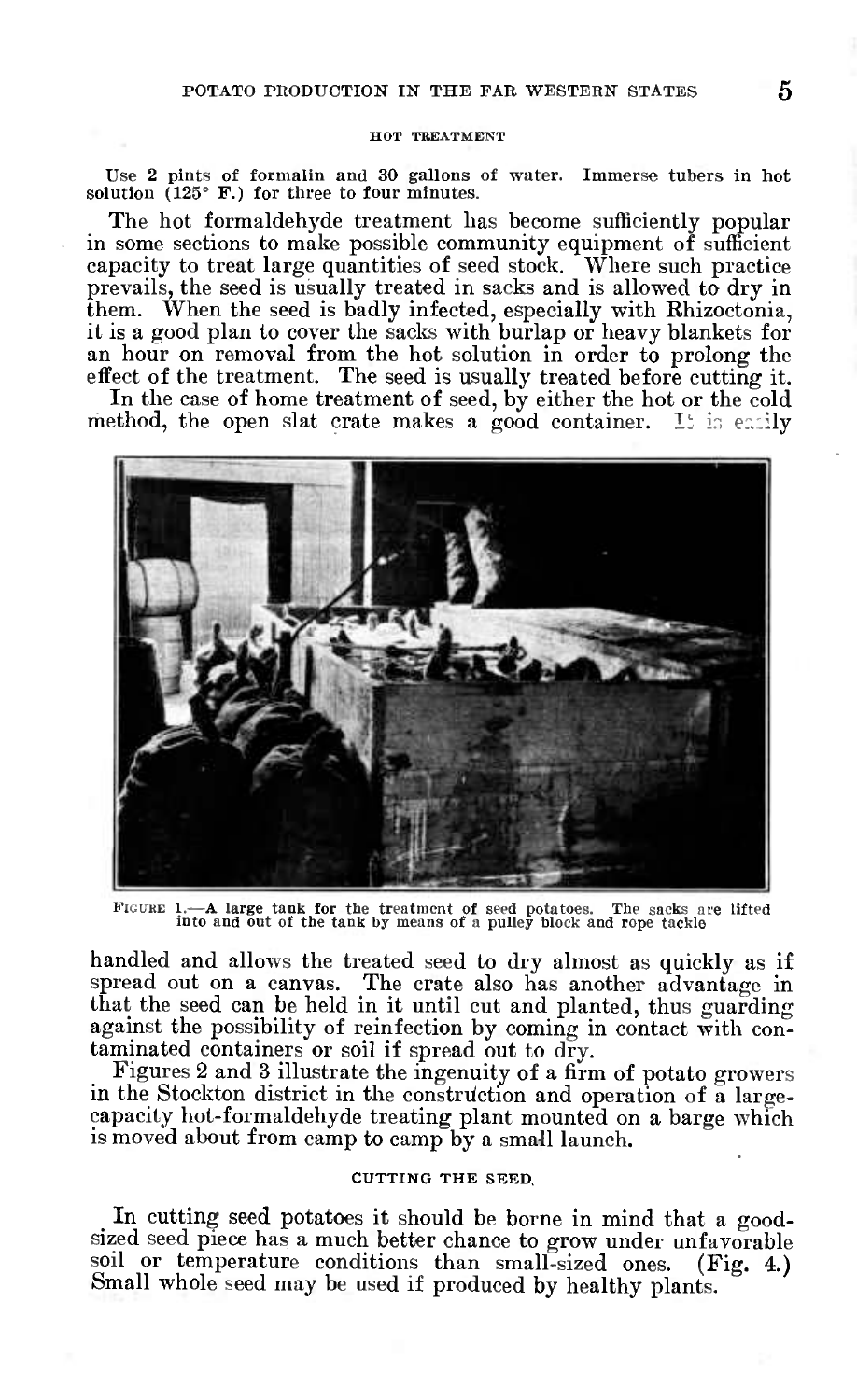



FIGURE 3.—The seed-treatment equipment in operation (Stockton, Calif.). Note emergence of sacks at opposite end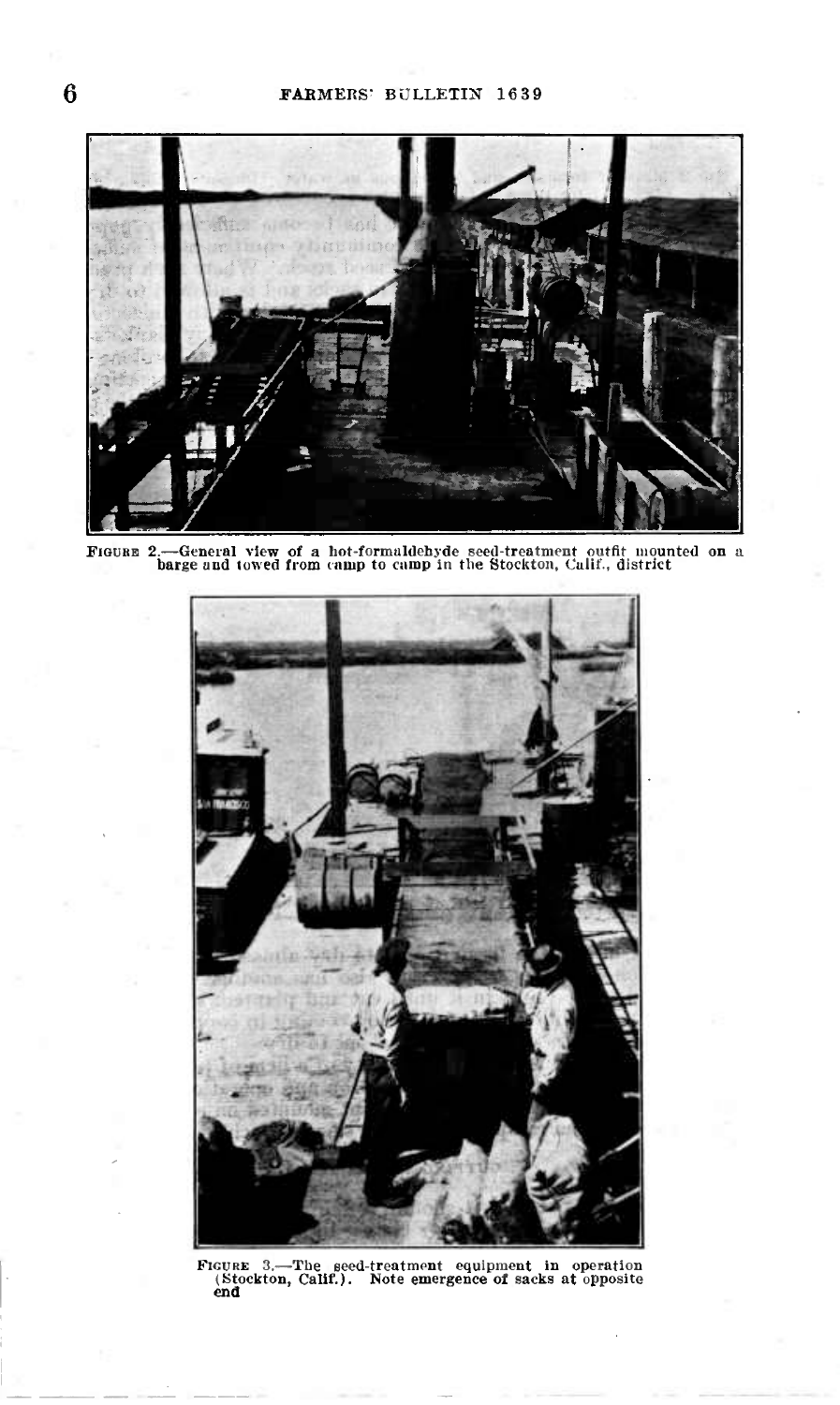Numerous mechanical devices for cutting seed potatoes have been evolved and patented from time to time. Some of them are designed for hand and others for power operation. While such implements reduce the time element to a minimum, they are nevertheless mechanical, and consequently a small percentage of no-eye seed pieces may be expected. There is no satisfactory substitute for careful hand cutting of seed potatoes. The efficiency and the output of the individual may be materially increased by the use of the cutting box and a rigidly-fixed knife blade. This plan of cutting is illustrated in Figure 5. In this particular arrangement the operator cuts the potato by pulling it toward him. Some prefer to push the potato against the blade of the knife. It seems easier and more log-

ical to pull toward rather than to push<br>away from oneself. from oneself. With a good cutting box and substitute knives an active person may cut as much as 40 or more bushels per day, as against possibly <sup>25</sup> or <sup>30</sup> bushels when the knife is held in the hand.

# CARE **OF** FRESHLY **CUT** SEED

It is possible to cut seed potatoes some time in advance of planting if proper conditions are provided to facilitate the suberization or corking over of the cut surface. It has been found that at a temperature of from 60° to 70° F. with an 85 per cent atmospheric humidity the forma-



FIGURE 4.- -Large blocky seed pieces insure good stands and large yields

tion of cork cells or periderm tissue seems to progress most rapidly. Exposure for 10 days to such temperature seems to be sufficient to insure good suberization, after which the cut seed may be held for several weeks at a temperature of 36° to 40° if desired.

If the seed is to be planted immediately after cutting, its handling in the planter will be facilitated if it is dusted with some absorbent such as land plaster, sulphur, slaked lime, or cement.

#### **PLANTING**

The sets (seed pieces) should be planted from 3 to 4 or more inches deep, according to the type of soil and whether they are to be grown

 $6616^{\circ} - 30 - 2$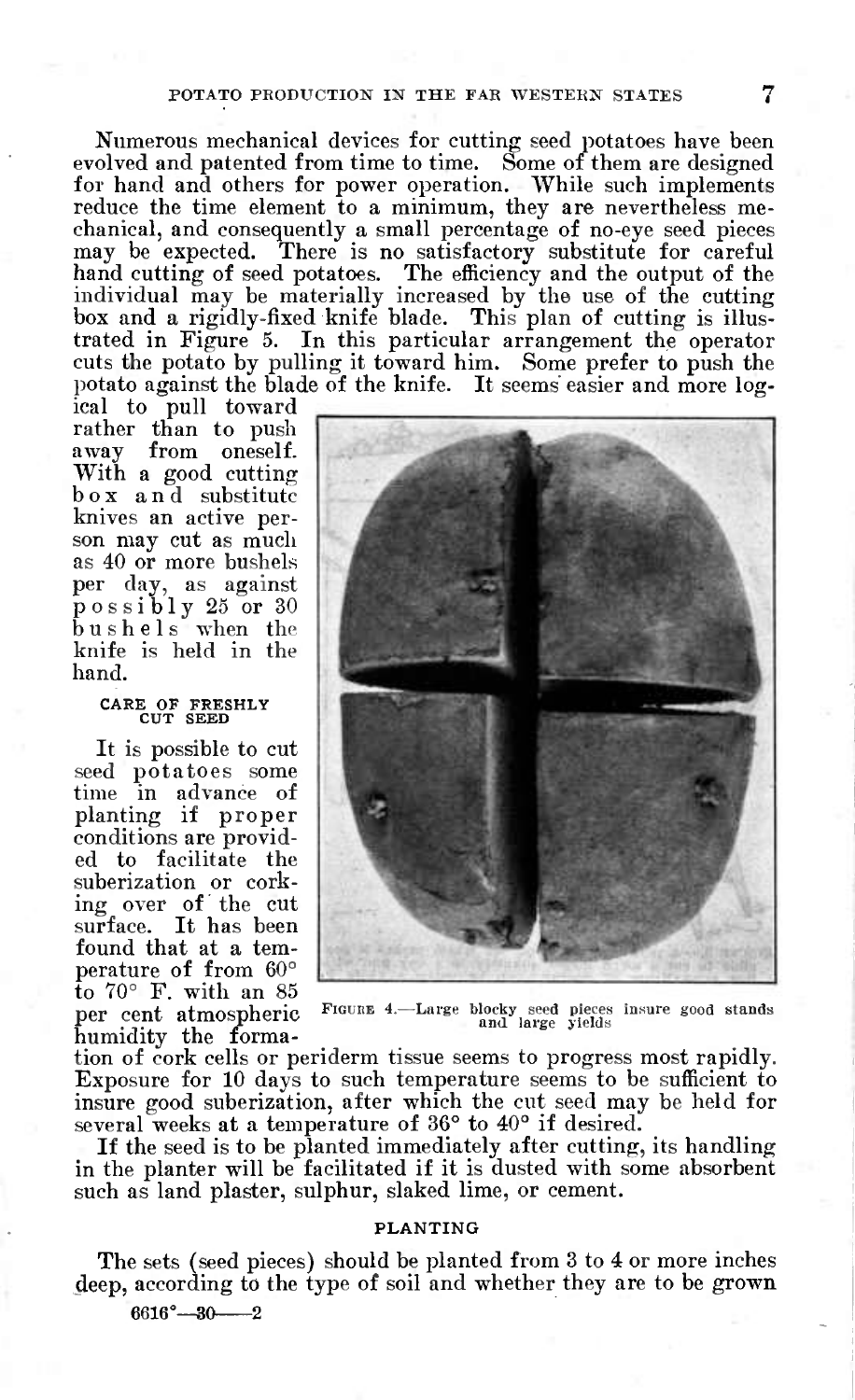as an early or a late crop. Shallower planting is practiced more often in the case of the early than of thé late crop. Deeper planting is more necessary under dry-land farming than under irrigation.

Every effort should be made to secure as nearly a 100 per cent planting as possible. The 2-man type of planter will more nearly approximate this degree of perfection than will the picker type, although the latter will do excellent work if the seed is cut into uniform-sized, blocky sets.

#### **SPACING**

In determining the proper distance between rows and spacing of the sets in the row, it is necessary to consider the character of the soil and the available soil moisture. For example, in dry-land potato



FIGURE 5.—A potato seed-cutting box which makes it pos-sible to cut a much larger quantity in a day and with less expenditure of energy than by using a knife in less experthe hand

production a much wider row spacing is necessary than under irrigation. Under dry-land conditions the interrow spacing usually varies from 40 to 48 inches and the sets in the row from 18 to 30 inches. Where the normal rainfall is usually large enough to produce a good crop, as, for example, in the western portions of Washington and Oregon, the spacings may be approximately the same as on irrigated land.

Under irrigated conditions the spacing must be sufficient to permit running the irrigation water between the rows. Gen-

erally the distance between rows ranges from 36 to 42 inches, and the sets may be spaced from 9 to 12 inches apart in the rows, depending on the variety and the fertility of the soil.

#### **IRRIGATION**

The successful production of potatoes under irrigation is largely dependent upon the intelligent application and use of water. There are many practices and theories concerning the time frequency and the quantity of water to apply at each operation. There are growers who firmly believe that water should not be applied to the crop until the plants give visible evidence of low soil moisture by the dark color of the foliage and an apparent cessation of active growth. Such growers claim that it is not desirable to apply water until tuber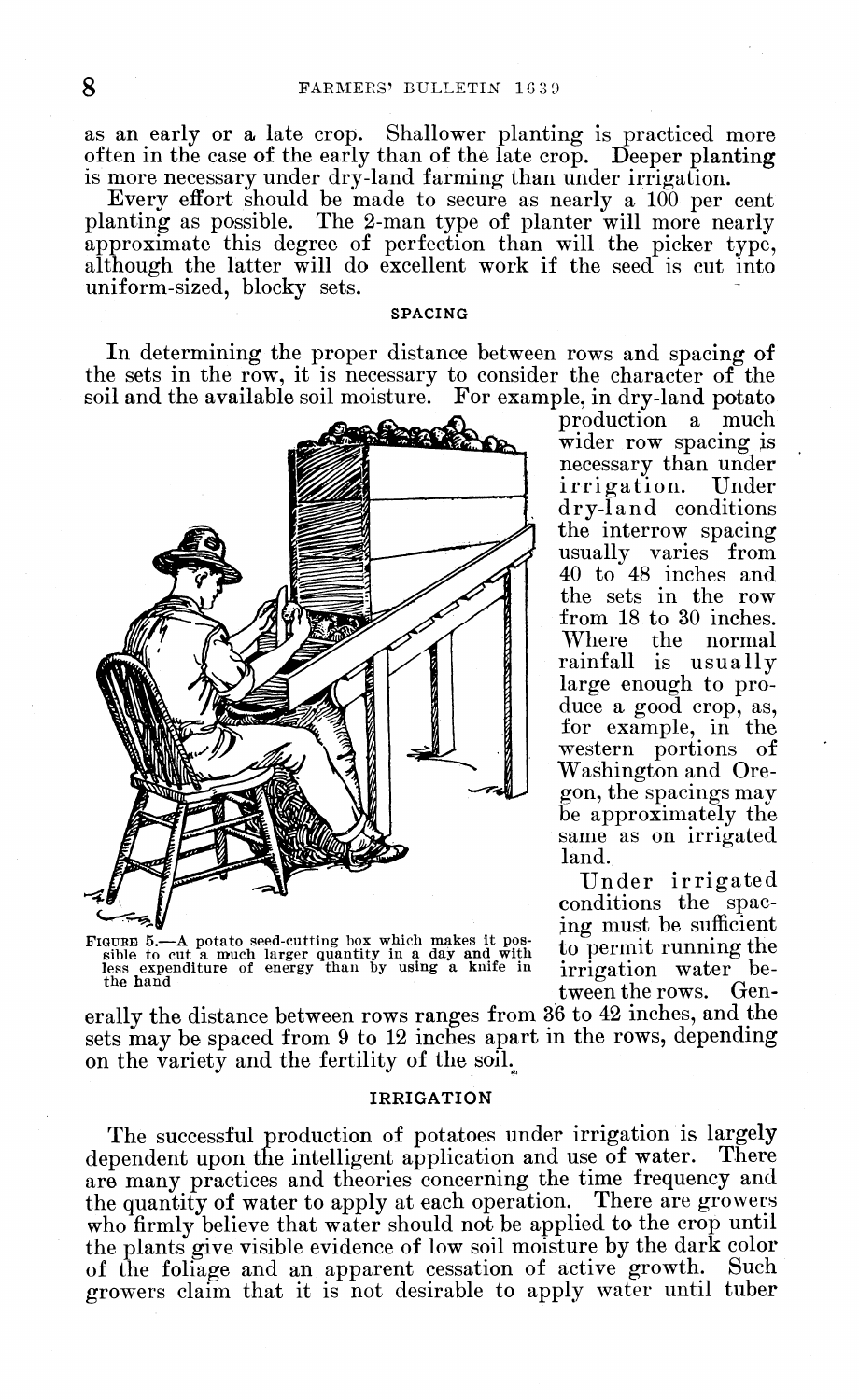development has begun. Growers are also divided in their opinions as to the frequency and rate of application after this date, some preferring infrequent heavy irrigations and others the reverse. As a result of 14 years of study of early and late, frequent and infrequent, light and heavy irrigations at Greeley, Colo., it has been found almost universally that when the proper soil moisture was retained throughout the growing season, or rather up to the time the tubers had reached full size, heavier yields were rather consistently obtained. It has also been found that frequent light or medium-light irrigations were preferable to infrequent heavy ones.

#### **TILLAGE**

The practice of using a harrow or a weeder on the potato field before the plants emerge from the soil is on the increase. Many of the best growers now recognize the value of such tillage in subduing weeds and preventing the formation of a soil crust with its consequent increased water evaporation. Two such tillage operations may serve to discourage weed growth throughout the growing season.

The subsequent cultivation of the crop is dependent on whether it is being grown under dry-land, humid, or irrigation conditions. Ordinarily, for the first two of these conditions two or three cultivations subsequent to the emergence of the plants are sufficient. Later tillage might be necessary under irrigation, in order to aerate the soil and maintain deep furrows for the flow of the water.

#### SPRAYING AND DUSTING

In many of the Western States spraying or dusting for protection against insect pests is an effective measure of insuring good crop production, other things being equal. This is particularly true with respect to areas infested with the Colorado potato beetle and the flea beetles.

The remedy for chewing insects, such as the potato beetle and the blister beetles, is some form of arsenical poison, such as calcium arsenate, lead arsenate, zinc arsenite, or Paris green.

In the case of the flea beetles, which in their adult stage injure the potato foliage and in their immature stage attack the tuber, a combination of Bordeaux mixture and calcium arsenate or other arsenical poison appears most effective in their control. Direct control with insecticides, however, is extremely difficult.

It is seldom that the early or late blight fungous diseases are sufficiently prevalent to justify spraying with both mixtures.

### HARVESTING **AND MARKETING**

In the early-producing sections the crop is usually harvested when it is more or less immature, depending upon market price and de-High prices and an active demand usually mean the harvesting of decidedly immature stock.

Practically every commercial potato grower now uses an elevator type of digger to harvest his crop, whereas in 1910 all the potatoes grown on the peat lands in the Stockton, Calif., district were dug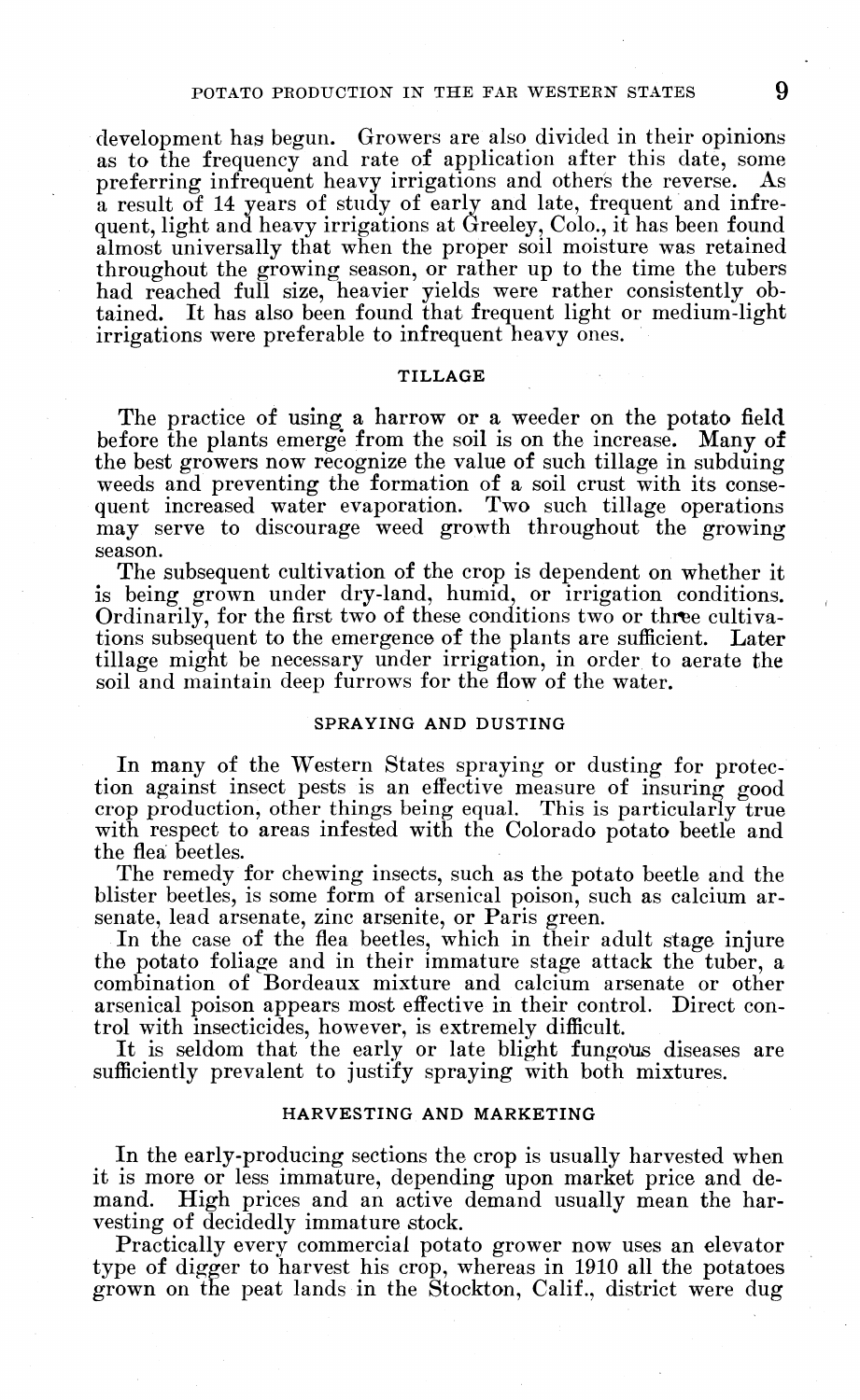by hand. The more common practice is to use an elevator digger drawn by either four or six horses. (Fig. 6.) Some of the larger operators are now using tractors instead of horses and are not content to dig a single row but dig two or three rows in one operation. Figure 7 shows the operation of the three-row tractor-hauled battery of diggers and the elevating and depositing of the tubers with accompanying débris into a tractor-hauled truck accompanying the digger. Figure 8 shows the process of washing the potatoes prior to sacking and marketing them.

The early-potato crop is usually marketed as it is harvested. The potatoes are picked up in wire or splint baskets and are dumped on hand or power graders and sacked, usually within less than an hour after they are removed from the ground. Throughout the West both early and late crop potatoes are invariably marketed in burlap



FIGURE 6.—Operating an elevator type of digger with four horses. Note the cloddy compact soil. (Near Greeley, horses.<br>Colo.)

ferred to Farmers' Bulletin 847, Potato Storage and Storage Houses. late crop of necessity must be stored for later marketing.

When the crop is to be stored, the common practice is to dump two or three half-bushel baskets into a sack, which is left untied ; the sacks are then hauled to the storage house.

In Washington, Oregon, and California less attention has been given to storage houses, the bulk of the late crop being stored in pits in the open field. In the Stockton district of California the potatoes are either piled on the ranch levees and covered with tule leaves and stems or are stored in sacks in more or less open sheds.

## **CULTURAL PRACTICES AND PRODUCTION CENTERS BY STATES**

To aid the reader in acquiring information relative to the potato industry of a given State it seems desirable to present briefly the salient facts with respect to cultural practices and production centers in each State. More specific information may be obtained from

sacks. Most growers have come to realize that a new attractive package materially aids in marketing the crop advantageously.

#### STORAGE

The best types of storage houses are found in the Mountain States. Usually they are constructed so as to permit driving into them through at least one end, and in many cases of driving clear through. For further details on storage the reader is re-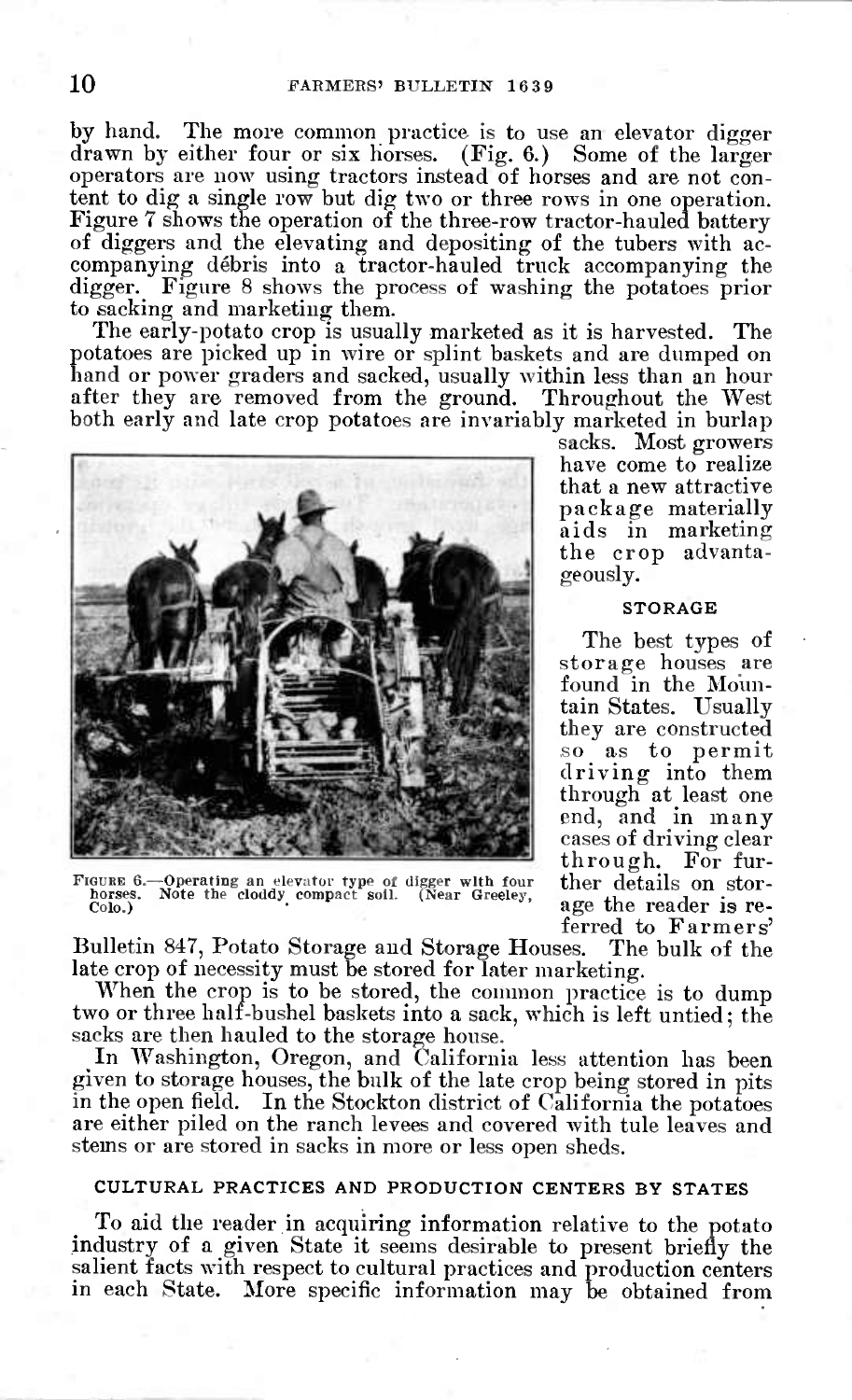# POTATO PRODUCTION IN THE FAR WESTERN STATES  $11$

 $\sim$   $^3$ 



FIGURE 7.—A 3-row potato digger in operation near Stockton, Calif. This digger<br>elevates the potatoes and transfers them to the truck. The soil and vine débris<br>deposited with the potatoes is removed by dumping the load int



FIGURE 8.—Washing potatoes on the wholesale plan. The tubers come out of this washer well cleaned. They drop from the conveyor belt into hurlap sacks, thus avoiding hand labor

وأبيا

 $\sim$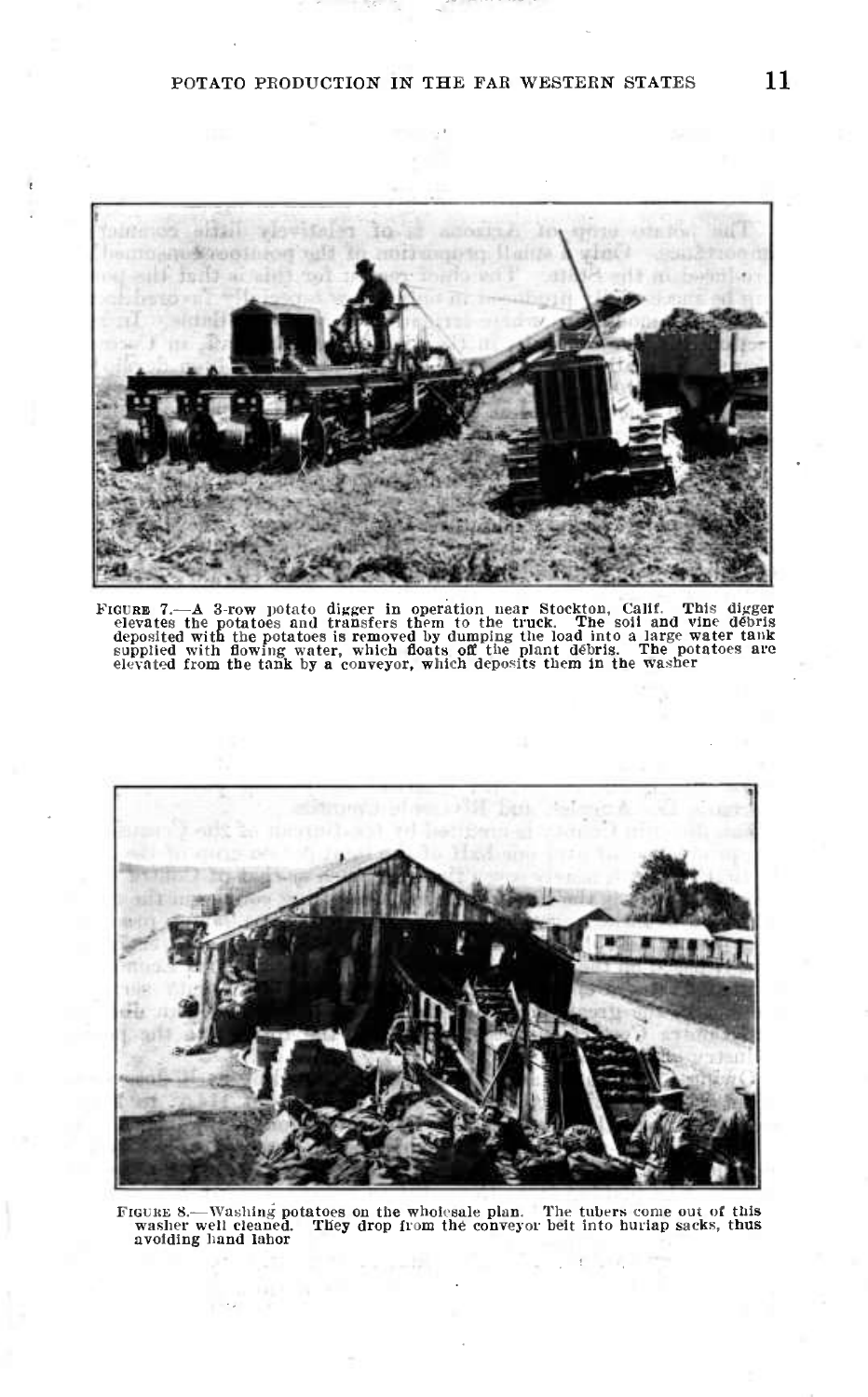publications of the State agricultural experiment stations and from consultation with extension specialists.

#### **ARIZONA**

The potato crop of Arizona is of relatively little commercial importance. Only a small proportion of the potatoes consumed are Only a small proportion of the potatoes consumed are produced in the State. The chief reason for this is that the potato can be successfully produced in only a few especially favored localities in the mountains where irrigation water is available. In such sections, as, for example, in the vicinity of Flagstaff, in Coconino County, a small Triumph seed-potato industry has been developed.

In the southern part of the State in the hot valleys potatoes do fairly well when planted at the proper time and given good cultural care. Planting in February is recommended in preference to December or January planting in southern Arizona for the early spring crop, because the plants are less liable to serious frost injury.

Planting must be done as early as possible for the potatoes to reach maturity before high temperatures injure the crop. The spring crop is usually harvested in June. A fall crop may be produced from the spring crop by planting during August or early September ; the plants are usually killed by frost about the first of December. The tubers then are generally immature.

#### **CALIFORNIA**

The principal potato-producing districts in California are the delta lands of San Joaquin and Contra Costa Counties, sometimes referred to as the Stockton district; the Salinas Valley in Monterey County ; the Napa and Sonoma Valleys in their respective counties— Napa and Sonoma—and the districts comprising parts of Santa Barbara, Los Angeles, and Riverside Counties.

San Joaquin County is credited by the Bureau of the Census with the production of over one-half of the total potato crop of the State in 1924 and with nearly seven times as much as that of Contra Costa County, which is the second heaviest producing county in the State. The two counties together, representing the delta lands, produced over 70 per cent of the total California potato crop, or over 72 per cent if based on the report of the Bureau of Agricultural Economics, United States Department of Agriculture. These data serve to emphasize the great importance of the delta lands of San Joaquin and Contra Costa Counties, particularly the former, in the potato industry of the State.

Owing to the large area of the State, extending as it does from about  $3\bar{2}.5^{\circ}$  to  $42^{\circ}$  north latitude and from about 114.5° to 124.5° west longitude, there is a wide variation in climatic conditions. As a result of this the planting and harvesting seasons extend over a considerable period. For example, in southern California the early crop may be planted from December to February or March, and the late crop in August and September or even later.

In the Stockton district, plantings may extend from the latter part of February to June 15. The bulk of the early-crop planting is made in March or April, while that for the late crop is done in May and the early part of June.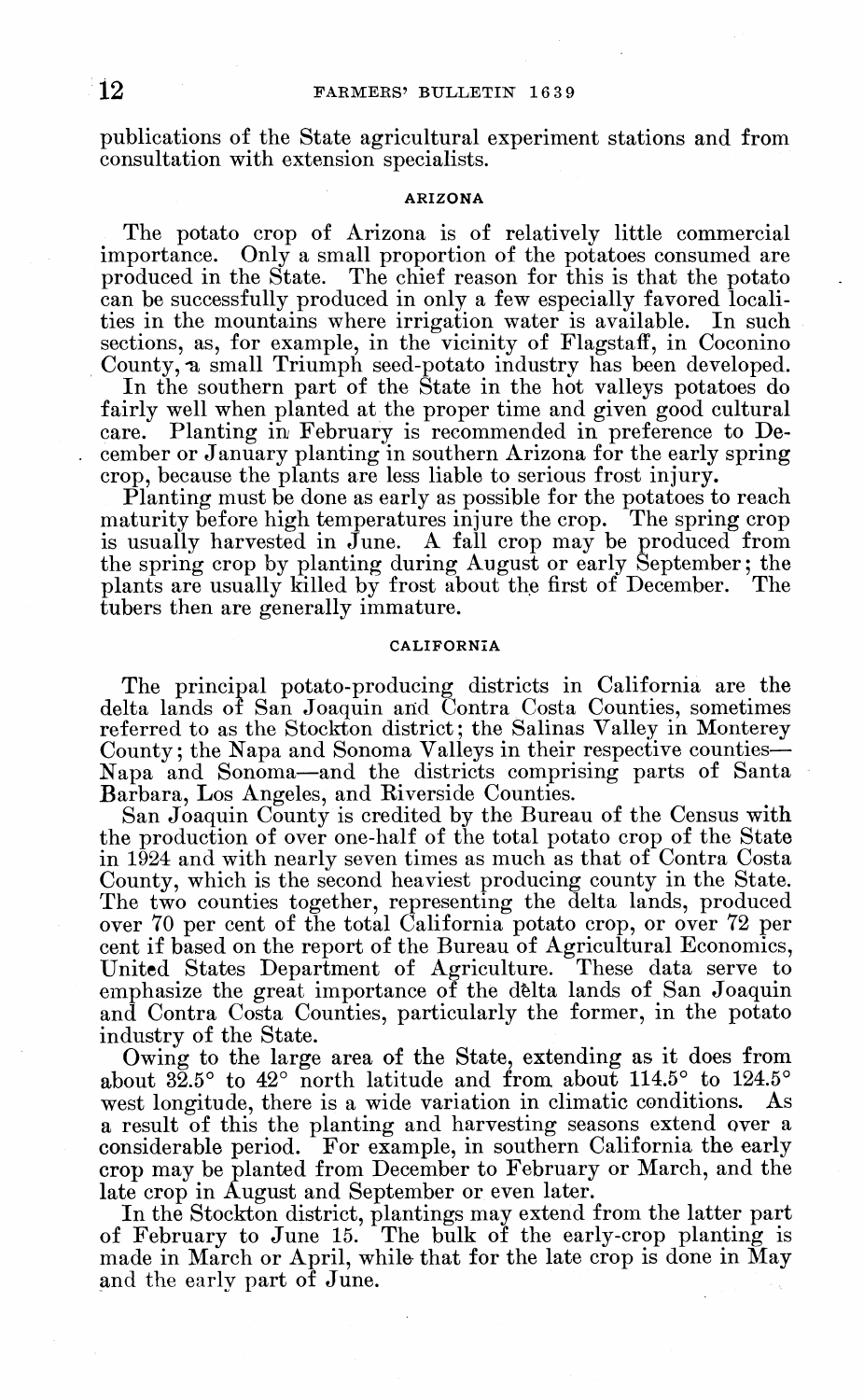As a considerable portion of California's acreage is grown under irrigation, and as the total acreage in the Stockton district is an irrigation enterprise, the cultural practices of this district may be of interest.

The soil consists very largely of Juncus (tule) or other marsh plants in various stages of decomposition, varying from partially decomposed plant remains to fully developed peat and muck formation.

Only two varieties as a rule are grown in this district—the Burbank and Wisconsin Pride or American Giant. Seed of the Wisconsin Pride is mostly obtained from Minnesota or Wisconsin. Home-grown seed from this stock is used the following year. The Burbank seed is obtained from Washington or Oregon and grown similarly to the Wisconsin Pride for local seed purposes.

Fall plowing to a depth of from 10 to 12 inches is recommended, with thorough preparation of the soil in the spring prior to planting. The usual practice is to plant from 18 to 20 bushels of seed per acre, but where large acre yields are desired this quantity is practically doubled.

Deep planting, 4 to 7 inches, has been found desirable on this type of soil with the system of irrigation practiced. Close spacing of rows, also plants in the row, is general. Usually the rows are spaced from 26 to 30 inches apart and the sets (seed pieces) 8 to 10 or more inches apart in the row.

Level culture is practiced, thereby allowing the harrowing of the field before the plants appear. Irrigation is accomplished by cutting narrow ditches, spaced from 50 to 75 feet apart. These are filled with water from the main or lateral irrigation ditches, which in turn derive their water supply through siphoning it over the levees. The irrigation ditches are kept full until the water seeps through the intervening spaces. In other words, subirrigation rather than the ordinary type of irrigation is used.

The peat or muck soils permit a rapid diffusion of moisture, which is also facilitated by cutting the ditches to a depth of 20 to 30 inches. With a little wider spacing between the rows in which the narrow ditch is cut there is little loss of land or of crop due to the ditches. The deeper planting permits maintaining a dry surface soil mulch and still insuring an abundance of moisture for the plants. Assoon as the soil has absorbed sufficient moisture the water is drained out of the irrigation ditches, thus permitting the land to remain sweet and well aerated. The water is usually lowered in the main irrigation The water is usually lowered in the main irrigation supply ditches or canals by means of electrically operated pumps that discharge the water back over the levee banks into the river whence it was originally drawn. The application of water is repeated as often as may be necessary for the development of the crop.

## **COLORADO**

Colorado has the distinction of being the second largest producer of potatoes of the western group of States, being exceeded by Idaho ; and it grows the largest acreage of irrigated potatoes in the 11 States.

The leading potato-production centers in Colorado are the Greeley district in the northeastern part of the State ; the San Luis Valley in the south-central part; the Grand, Gunnison, and Uncompahgre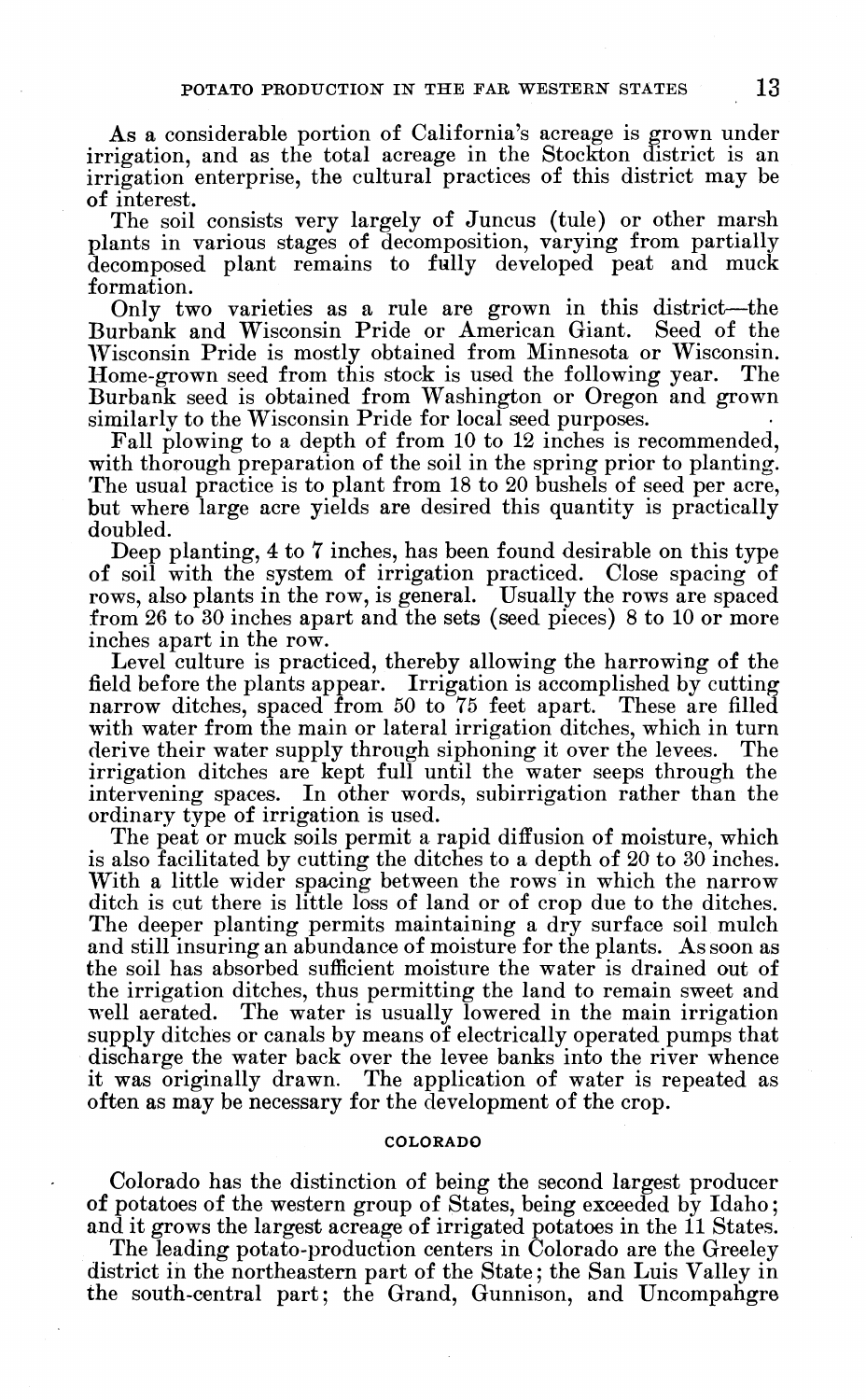Valleys in the west-central portion; and the Carbondale and Eagle Kiver districts, also of the west slope.

Until 1909 the Greeley district enjoyed the distinction of being much the largest production center in the State. In that year and for several years thereafter an unusually severe and widespread attack of soil-borne diseases, such as those caused by Fusarium and Rhizoctonia, nearly ruined the potato industry. During this period the San Luis Valley section became the leading center. With the subsidence of the disease outbreak the Greeley growers have increased their acreage but have not yet returned to normal. Although the major portion of the acreage is under irrigation, many dry-land potatoes are produced in the Greeley district, a considerable portion of which is used for seed purposes.

The leading variety grown in the San Luis Valley is the Prolific (syn. Bresee's Prolific, Brown Beauty). This variety is known to the trade as Brown Beauty. Other varieties grown are the Charles Downing, Eusset Burbank, Adirondack (syn. Perfect Peachblow, Eed McClure), and a few Peerless and Irish Cobbler. As in the Greeley district, the bulk of the crop is grown under irrigation. In the higher valleys or plateaus—too high for the application of water—some excellent dry-land seed is produced. In the western slope valleys included in the two general production districts previously listed, the Eusset Burbank and Adirondack are the leading late varieties and the Irish Cobbler, People's, and Charles Downing are the leading early and medium-maturing varieties.

The San Luis Valley potato growers have a 600-bushel-per-acre club which was organized in 1927 with 15 applications for member-Eleven of this number succeeded in producing 600 bushels or<br>er acre and automatically became bona fide members. In 1928 more per acre and automatically became bona fide members. a grower (L. G. Schutte) near Monte Vista produced 1,047.4 bushels on an officially measured acre. This yield was obtained on alfalfa sod land to which no commercial fertilizer had been applied. In 1929 he produced on the same land an estimated yield of 1,145.17 bushels on an acre.

#### **IDAHO**

Potato production in Idaho is greater and has shown a more rapid increase than in any of the other States included in the group.

Idaho has several well-recognized production centers, such as Idaho Falls, Boise, Burley, Blackfoot, and the Twin Falls irrigation project.

The soil of the Idaho Falls district is a warm sandy loam which is easily handled. Irrigation water comes from the Snake Eiver. The Russet Burbank is the most extensively grown variety in this section; the Charles Downing is also grown. Eural New Yorker No. 2 is of some importance as a late crop.

On the Boise irrigation project Caldwell is probably the heaviest shipping point. The crop in this district consists almost wholly of the Charles Downing, which is grown largely for early marketing, being shipped as a rule during the latter part of July and throughout August. Early ripening of the plants is artificially induced by the withholding of water. In seasons when high soil and air temperatures prevail during this artificial ripening period scalding of the tubers is almost certain to induce a considerable loss from decav.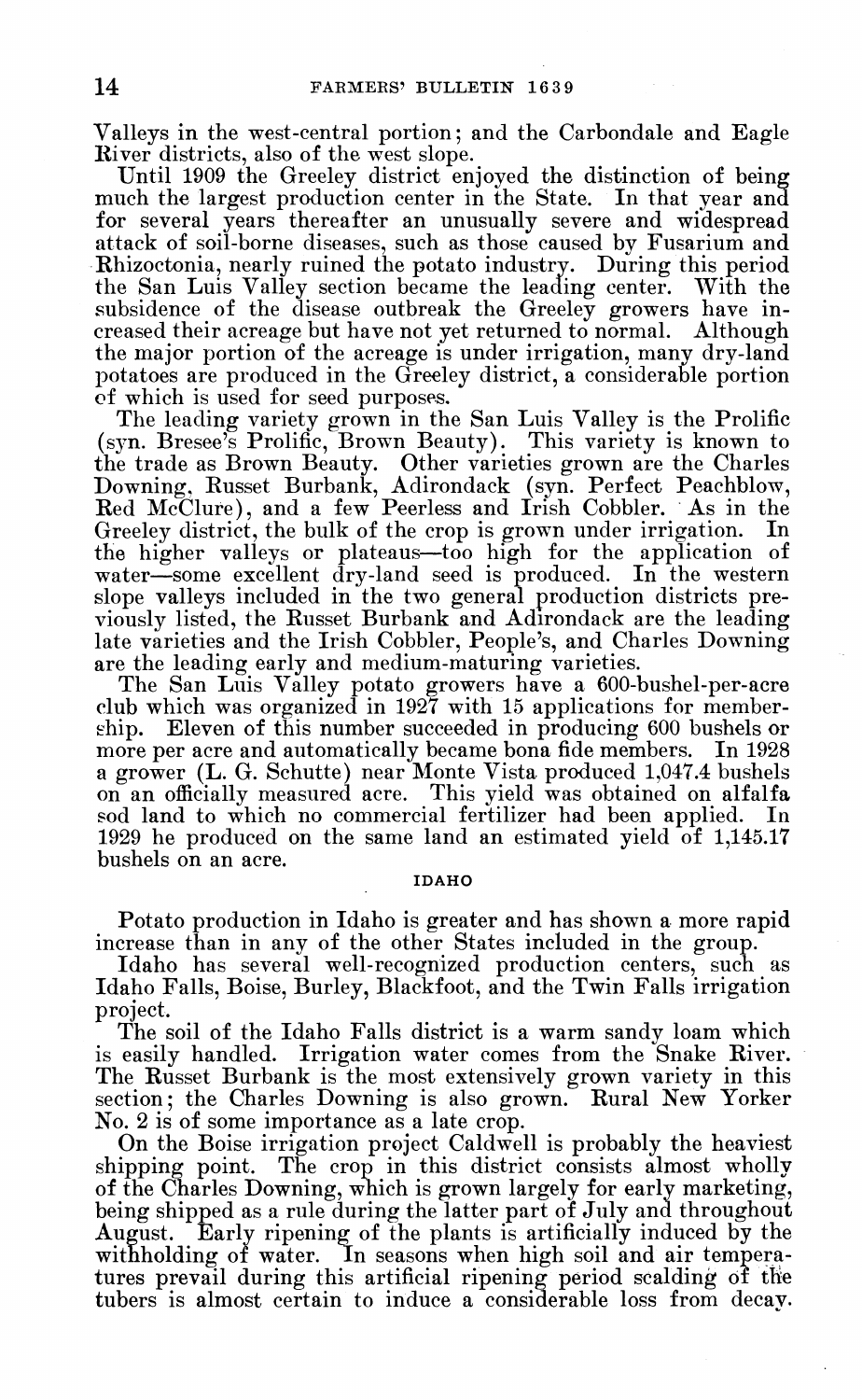The Burley district is next in extent to that of Idaho Falls, while the Blackfoot and Twin Falls sections are of much less importance.

Seed-potato production in Idaho is becoming more and more restricted to dry-land areas, particularly in the northern part of the State. The reason is the fact that the growers in the irrigated portions of the State are recognizing that it is more advantageous to buy northern-grown seed and sell their own potatoes for table purposes instead of attempting to produce seed themselves.

## **MONTANA**

Potato production in Montana has shown a moderate decline in recent years. The Kalispell or Flathead Lake district is the largest commercial production center. The Küsset Burbank is the most important variety there. A considerable commercial potato area has been developed in the vicinity of Helena, where it is claimed<br>that the Russet Burbank reaches a high state of perfection. A that the Russet Burbank reaches a high state of perfection. sizable Triumph seed-potato industry has been developed in the northern part of the State along the Great Northern Railway.

Montana, like most other States, can easily double or treble her present production whenever there is a profitable market outlet for the crop, but there is no prospect of such a development in the near future.

## **NEVADA**

A situation somewhat similar to that in Montana with respect to decreased acreage and production exists in Nevada. The chief potato producing districts are the Truckee Valley, the Newlands reclamation project, and the Carson and Mason Valleys. Large areas of the Newlands reclamation project and of Mason Valley are said to be very well adapted to potato culture.

The crop is normally planted from May 15 to June 1. The Russet Burbank has become the leading variety.

### **NEW MEXICO**

The potato crop of New Mexico is of comparatively little commercial importance. Climatic and soil conditions seem to be the limiting factors, as it is practically impossible to grow potatoes successfully in most of the valleys. High temperatures and heavy infections of the soil with Fusarium and Rhizoctonia diseases are probably largely responsible for crop failures. In some sections lack of moisture is the limiting factor.

In comparative studies of the varietal behavior of 10 lots of potatoes on the Bluewater project in Valencia County by the New Mexico Agricultural Experiment Station in 1927, the Green Mountain and Russet Burbank varieties made the largest yield, being at the rate of 157 and 115 bushels, respectively, of No. <sup>1</sup> tubers per acre, with a total yield of approximately  $190'$  and  $150$  bushels per acre. The crop was planted on dry soil on May 7 and was irrigated on May 14, June 28, and July 11.

It is apparent from these data that there are localities within the State that are sufficiently well adapted to the potato crop to permit growing enough at least to meet the local requirements.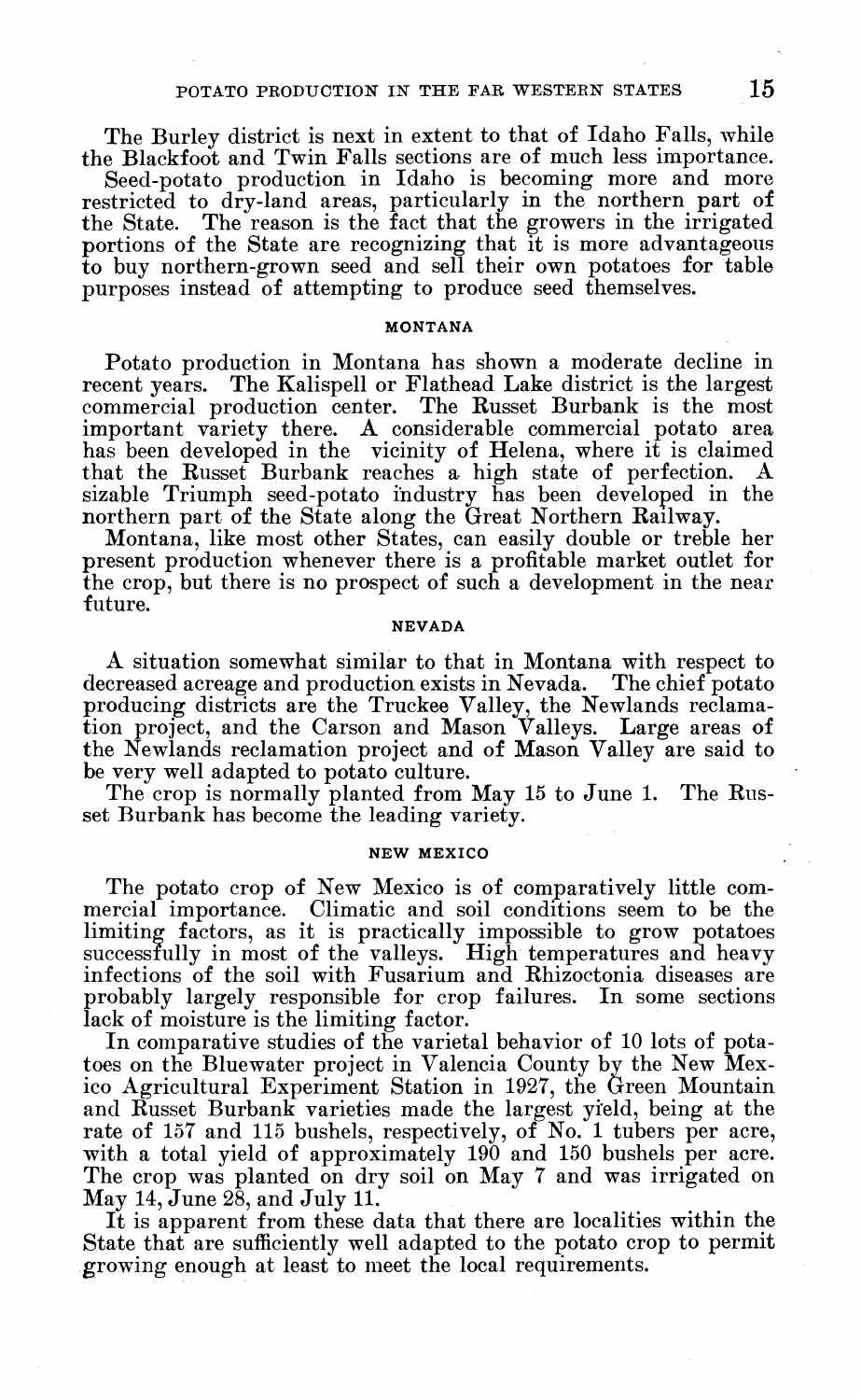#### OREGON

Two very distinctive types of climatic conditions are encountered in Oregon, the eastern half of the State having a more or less semiarid climate while the western portion is distinctly humid. The potato industry has shown a considerable decline in recent years.

The largest production centers are in Clackamas, Malheur, Multnomah, Marion, and Lane Counties. Potato production in Clackamas County is of interest because a considerable portion of the crop is grown on peat soil, reclaimed and irrigated in a manner similar to that of the Stockton district in California. Four of the five leading counties in potato production are in the western or humid portion of the State, while the other county—Malheur—constitutes the southeastern corner of the State.

The Blue Mountain region in the northeastern portion of the State is claimed to be the most favorable certified seed-producing area, on account of having a sufficient rainfall to produce a paying crop when good dry-farming practices are employed.

Throughout Oregon early planting seems to give best results. In western Oregon the most successful planting dates are April <sup>1</sup> to 15; in the Columbia Basin about April 1, and at the higher elevations from April 15 to 20.

#### UTAH

In point of potato production Utah occupies seventh position among the 11 States. Production has decreased somewhat, partly as a result of a partial failure of the crop in certain districts in 1927 and 1928 because of severe injury to the plants by psyllids. The following counties in the order named are the heaviest producers of potatoes: Davis, Weber, Salt Lake, Utah, and Box Elder.

#### WASHINGTON

The climatic conditions prevailing in Washington are very similar to those mentioned for Oregon, in that the western portion is humid and the eastern part semiarid. In point of production the State occupies third position, being exceeded by Idaho and Colorado.

Washington has two rather well-recognized irrigated sections, the Yakima and the Wenatchee Valleys, which produce considerable quantities of potatoes. The largest producing counties are Yakima, Spokane, Benton, Skagit, and King. The Yakima Valley district is noted for its production of high-class Russet Burbank potatoes.

#### WYOMING

In potato production Wyoming occupies eighth position in the group of States under consideration, and like some of the others, it has experienced a decline in this industry.

The principal potato-producing counties in Wyoming are Goshen, Park, Sheridan, Niobrara, and Laramie. In the Torrington district in Goshen County potato production is of comparatively recent development. The soil seems to be especially suited to the potato. Powell is in the center of the potato-producing area of Park County.